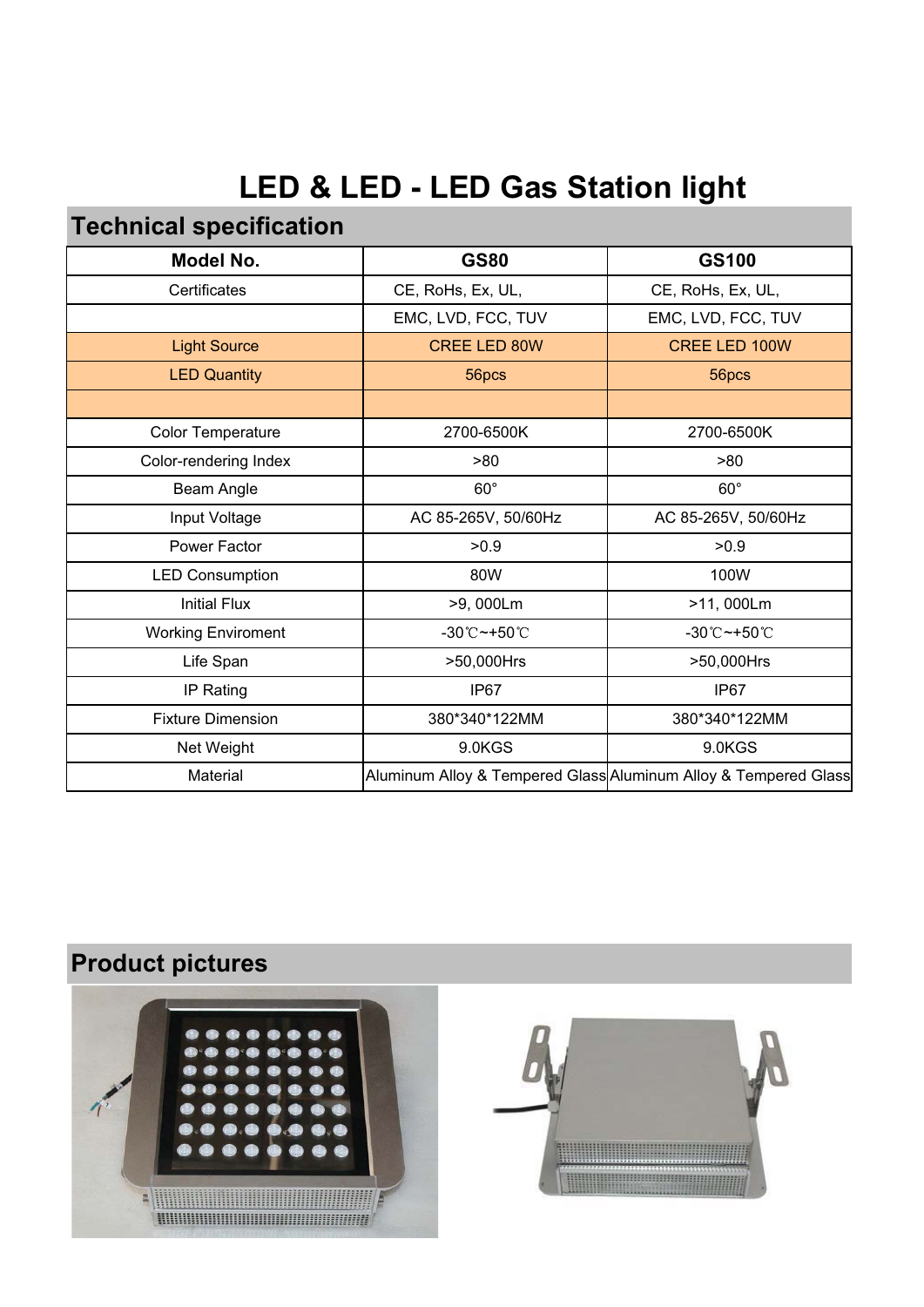# **Fixture dimension**



# **Light distribution chart**

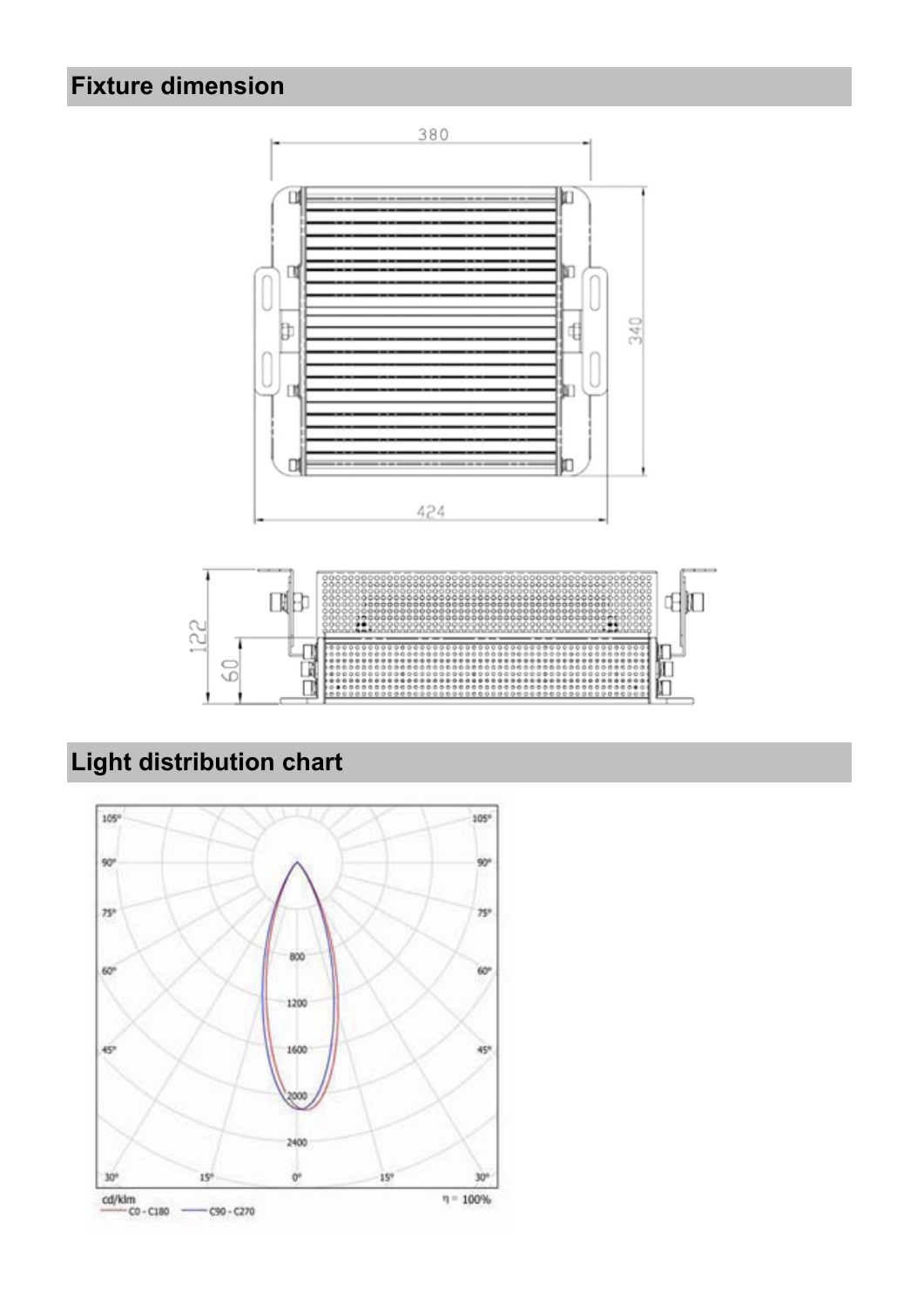#### **The material parts we use**



#### **Aging test picture**

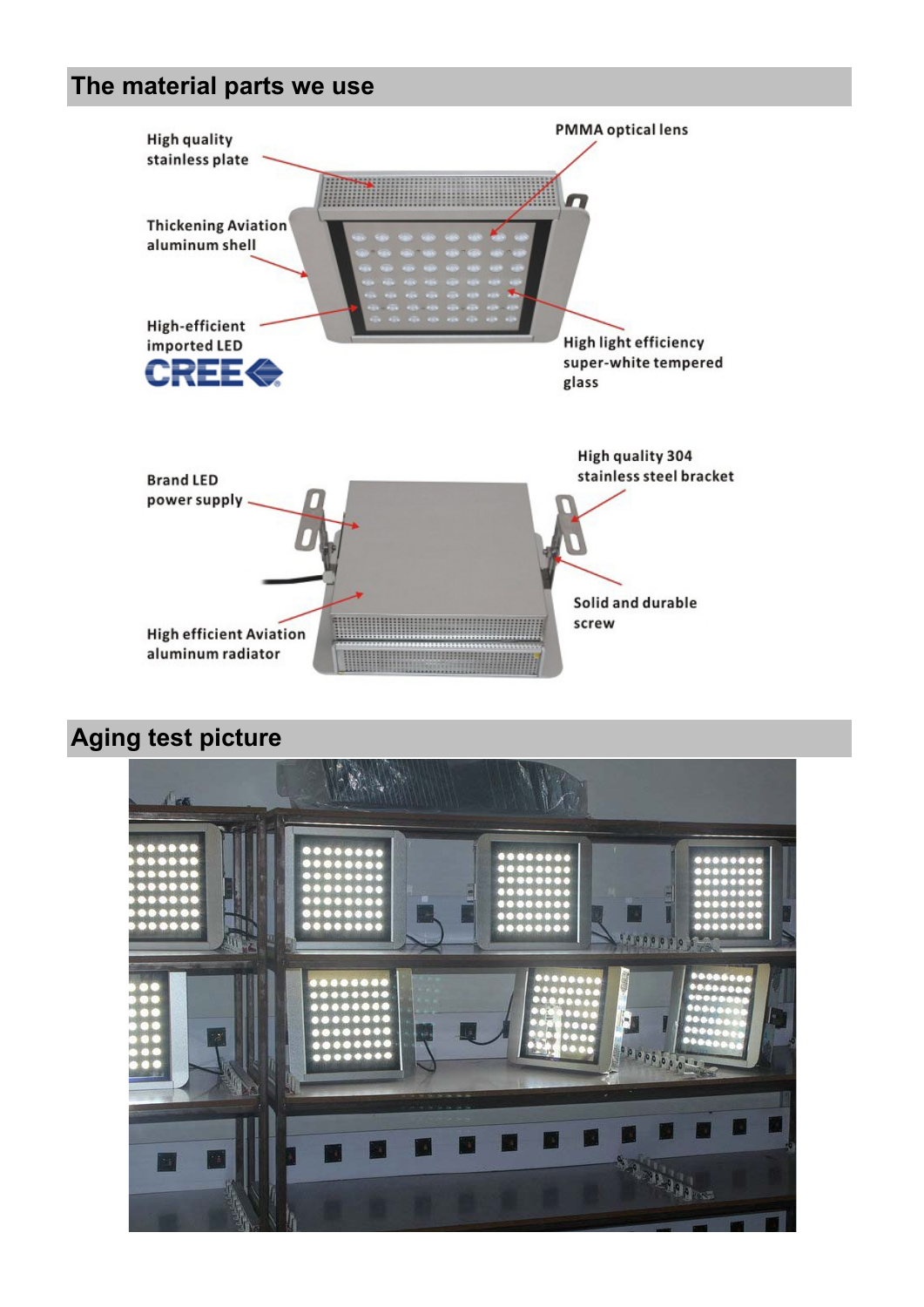#### **Packing**



## **Light decay chart**



**Note: The chart shows the calculated results of pieces of samples, accurately shows the light decay situation of the usage of SEIPRO LED Gas Station light. Generally speaking, the lumen maintenance can be more than 95% without maintenance after working 10,000 hours.**